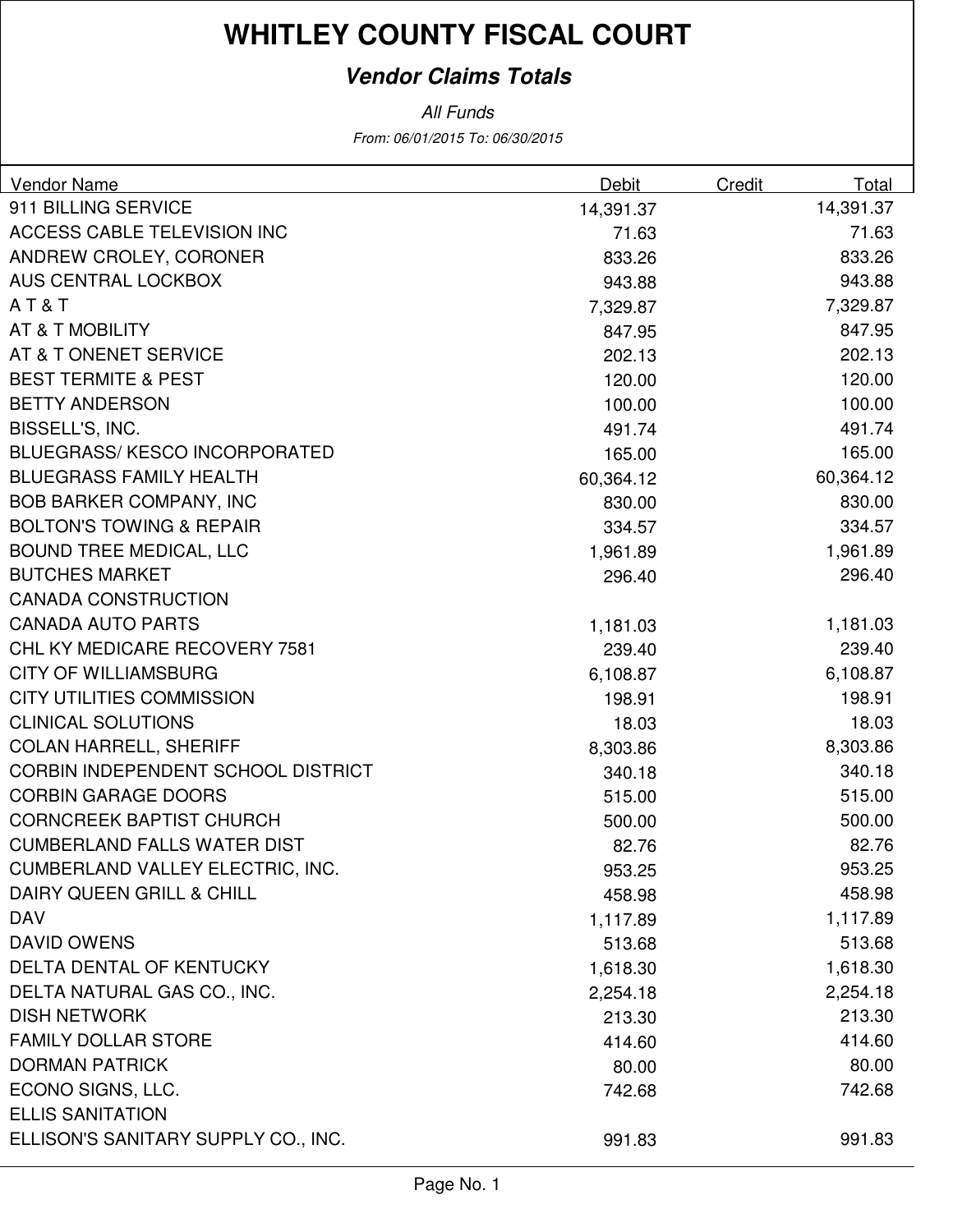### **Vendor Claims Totals**

From: 06/01/2015 To: 06/30/2015 All Funds

| <b>Vendor Name</b>                      | <b>Debit</b> | Credit | Total      |
|-----------------------------------------|--------------|--------|------------|
| ELMO GREER & SONS, INC.                 | 339,868.83   |        | 339,868.83 |
| EMCON HOME GUARD, INC.                  | 1,490.00     |        | 1,490.00   |
| <b>EZ COUNTRY</b>                       | 495.00       |        | 495.00     |
| <b>FASTENAL COMPANY</b>                 | 111.38       |        | 111.38     |
| <b>FAULKNER AND TAYLOR</b>              | 26.15        |        | 26.15      |
| <b>FLEETONE</b>                         | 7,976.19     |        | 7,976.19   |
| <b>GAIL COLLETTE</b>                    | 15.30        |        | 15.30      |
| <b>GARY BARTON</b>                      | 744.00       |        | 744.00     |
| <b>G &amp; E DRIVE-IN</b>               | 510.00       |        | 510.00     |
| <b>GREENLAND BAPTIST CHURCH</b>         | 500.00       |        | 500.00     |
| G & S TIRE INC.                         | 449.23       |        | 449.23     |
| <b>HAMPTON INN &amp; SUITES</b>         | 206.40       |        | 206.40     |
| <b>HARDEE'S</b>                         | 440.29       |        | 440.29     |
| HARP ENTERPRISES, INC.                  | 90.75        |        | 90.75      |
| HILLYERD, INC.                          | 212.11       |        | 212.11     |
| HINKLE CONTRACTING COMPANY LLC          | 15,301.13    |        | 15,301.13  |
| <b>HOLSTON GASES</b>                    | 2,363.55     |        | 2,363.55   |
| HUMANA HEALTH PLAN INC                  | 273.64       |        | 273.64     |
| <b>HOMETOWN IGA #57</b>                 | 267.51       |        | 267.51     |
| <b>INTERACT 911</b>                     | 10,097.00    |        | 10,097.00  |
| <b>INTERSTATE CONSTRUCTION PRODUCTS</b> | 590.00       |        | 590.00     |
| JEFFREY L. GRAY                         | 24.99        |        | 24.99      |
| <b>JIMMY BATES</b>                      | 20.67        |        | 20.67      |
| <b>JOE HILL ELECTRICAL</b>              | 130.00       |        | 130.00     |
| <b>JOHN BIRD</b>                        | 424.88       |        | 424.88     |
| JOHNNY WHEELS OF WILLIAMSBURG, INC      | 3,908.00     |        | 3,908.00   |
| K A C O ALL LINES FUND                  |              |        |            |
| <b>KACO LEASING TRUST</b>               | 1,632.08     |        | 1,632.08   |
| KAY SCHWARTZ, COUNTY CLERK              | 27,871.13    |        | 27,871.13  |
| KELLWELL FOOD MANAGEMENT                | 24,579.24    |        | 24,579.24  |
| <b>KELLY HARRISON</b>                   | 7.95         |        | 7.95       |
| <b>KEN TEN ADVERTISING</b>              | 9,647.86     |        | 9,647.86   |
| KU                                      | 12,523.37    |        | 12,523.37  |
| <b>KENWAY DISTRIBUTORS</b>              | 515.60       |        | 515.60     |
| KIMBELL MIDWEST                         | 251.25       |        | 251.25     |
| KNOX COUNTY UTILITIES COMMISSION        | 220.09       |        | 220.09     |
| <b>KY SPRING WATER</b>                  | 295.00       |        | 295.00     |
| <b>KENTUCKY STATE TREASURER</b>         | 130.00       |        | 130.00     |
| LIDA J. POWERS                          | 656.58       |        | 656.58     |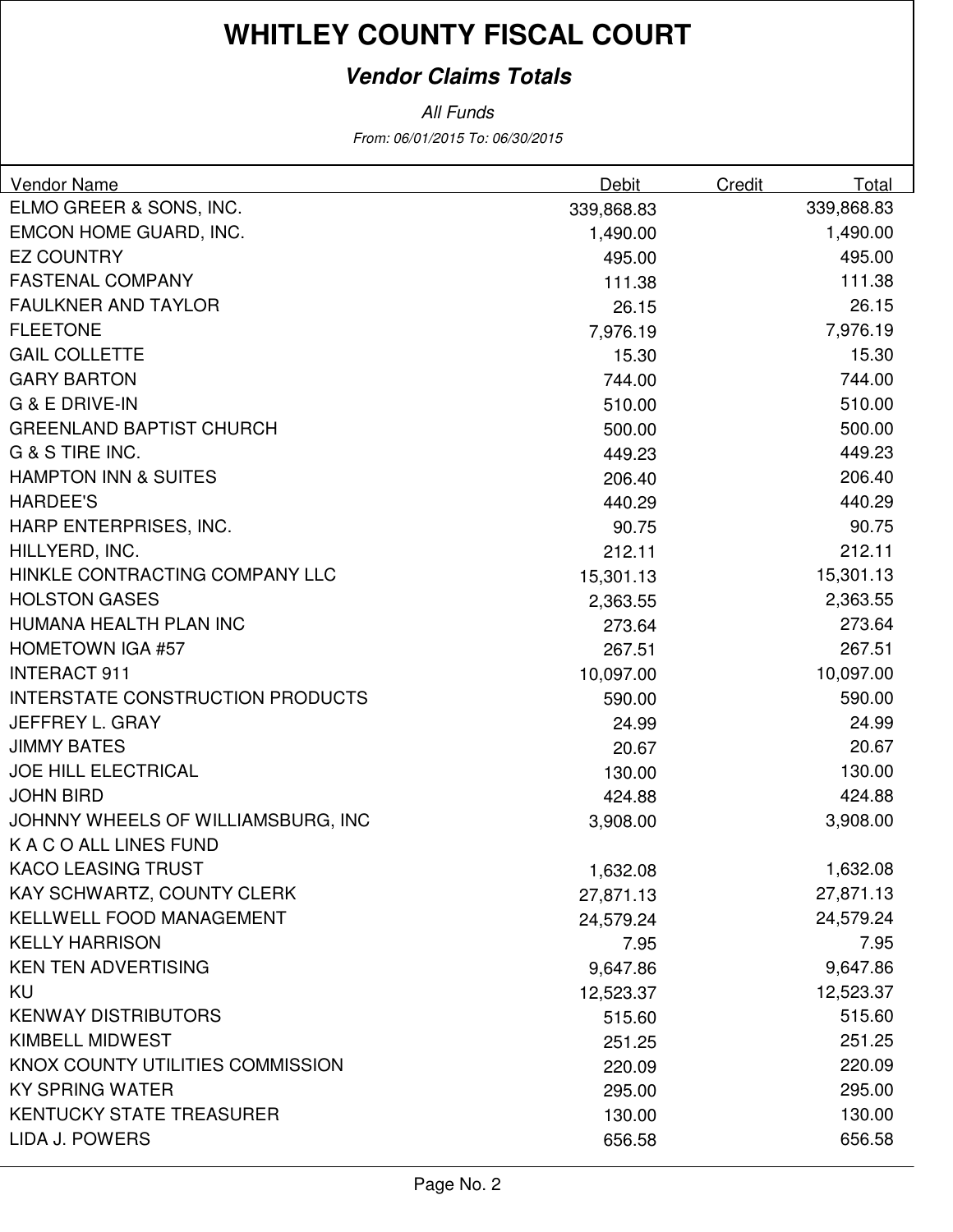### **Vendor Claims Totals**

From: 06/01/2015 To: 06/30/2015 All Funds

| <b>Vendor Name</b>                   | Debit      | Credit | Total      |
|--------------------------------------|------------|--------|------------|
| <b>LYKINS OIL COMPANY</b>            | 9,910.73   |        | 9,910.73   |
| <b>MATT LEACH</b>                    | 11.00      |        | 11.00      |
| MID-SPRINGS COMMUNITY ACTION PARK    | 500.00     |        | 500.00     |
| <b>NEWS JOURNAL</b>                  | 798.96     |        | 798.96     |
| NI GOVERNMENT SERVICES, INC.         | 78.93      |        | 78.93      |
| <b>NORVEX SUPPLY</b>                 | 3,621.23   |        | 3,621.23   |
| PATTERSON CREEK VFD                  | 200.00     |        | 200.00     |
| PATTON CHESTNUT BINDER, INC.         | 6,000.00   |        | 6,000.00   |
| PLEASANT HILL CHURCH OF GOD          | 500.00     |        | 500.00     |
| POFF CARTING SERVICE                 | 6,564.84   |        | 6,564.84   |
| PREFERRED LAB SERVICE                | 600.00     |        | 600.00     |
| PREWITT FARM SUPPLY                  | 483.80     |        | 483.80     |
| <b>QUALITY CARE AUTO SERVICE</b>     | 4,735.94   |        | 4,735.94   |
| <b>QUILL CORPORATION</b>             | 1,617.78   |        | 1,617.78   |
| <b>RADIO SHACK</b>                   | 49.99      |        | 49.99      |
| <b>SABRINA ALSIP</b>                 | 8.01       |        | 8.01       |
| <b>SELLERS MANUFACTURING CO 1848</b> | 1,848.00   |        | 1,848.00   |
| <b>SGT JOES</b>                      | 3,092.00   |        | 3,092.00   |
| SIMPLEX TIME RECORDER CO.            |            |        |            |
| SIMPLEX GRINNELL LP                  | 1,895.00   |        | 1,895.00   |
| <b>SKY EMERGENCY EQUIPMENT</b>       | 520.00     |        | 520.00     |
| SOUTHEASTERN EMERGENCY EQUIP.        | 21.30      |        | 21.30      |
| SOUTHEASTERN KY MAINTENANCE          | 97.00      |        | 97.00      |
| SOUTHERN HEALTH PARTNERS             | 41,050.44  |        | 41,050.44  |
| <b>TEKS WORK</b>                     | 100.00     |        | 100.00     |
| TIME WARNER CABLE                    | 434.15     |        | 434.15     |
| <b>TRANSPORTATION SAFETY APPAREL</b> | 156.93     |        | 156.93     |
| 2 GETON NET, INC.                    | 399.95     |        | 399.95     |
| UNIVERSITY OF KY                     | 170.00     |        | 170.00     |
| <b>UNITED RENTALS</b>                | 324.95     |        | 324.95     |
| <b>US BANK</b>                       |            |        |            |
| US BANK KY POOLED CHECKS             | 4,746.72   |        | 4,746.72   |
| <b>U.S. POSTMASTER</b>               | 228.00     |        | 228.00     |
| <b>VERIZON SOUTH</b>                 |            |        |            |
| <b>VERIZON WIRELESS</b>              | 383.80     |        | 383.80     |
| <b>WHITLEY COUNTY FISCAL COURT</b>   | 301,506.46 |        | 301,506.46 |
| W D BRYANT & SONS INC.               | 36,511.81  |        | 36,511.81  |
| WELLCARE HEALTH PLANS, INC.          | 529.14     |        | 529.14     |
| WENDY'S OF BOWLING GREEN, INC.       | 49.50      |        | 49.50      |